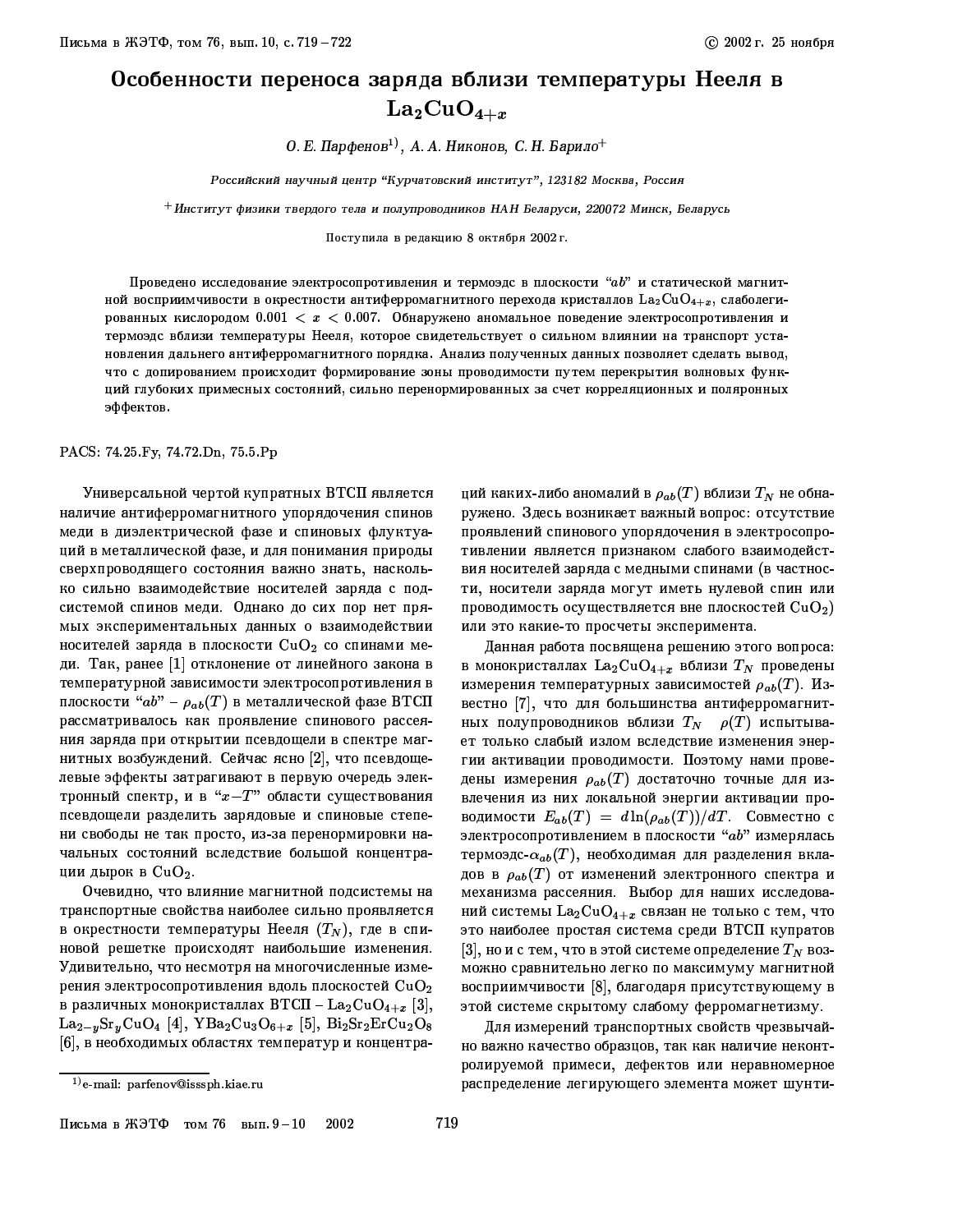ровать искомый эффект. Нами использовались высококачественные монокристаллы  $\text{La}_2\text{CuO}_{4+x}$ , выращенные в квазиравновесных условиях методом из раствора в расплаве [9]. Ориентацию образцов и контроль содержания кислорода проводили методами монокристальной дифрактрометрии [8]. В данной работе приведены результаты, полученные на образцах, вырезанных из одного монокристалла  $\rm La_2CuO_{4+x}.$ Отметим, что у образцов с  $x \ < \ 0.001$  при комнатной температуре удельное сопротивление превосходило значение 10 мОм·см, что, с одной стороны, ограничивает измерения транспортных свойств в области малых концентраций легирования, а с другой, подчеркивает высокое качество используемых кристаллов. Измерения транспортных свойств проводились стандартными контактными методами на постоянном токе  $[10]$ , омические контакты получали вжиганием серебряной пасты в образцы с характерными размерами  $3 \times 1 \times 0.5$  мм.

Допирование кислородом происходило отжигом при его парциальных давлениях от  $2 \cdot 10^{-5}$  до 1 атм и температурах < 950 K, чтобы избежать образования кислородных вакансий [11], которые необратимо портят кристалл. Была найдена следующая зависимость содержания кислорода в образцах от давления кислорода при отжиге:  $x \cong 7 \cdot p^{1/6},$  где  $p-$  давление кислорода в атм. Как показано в [11], подобная зависимость для  $\text{La}_2\text{CuO}_{4+x}$  свидетельствует о степени окисления сверхстехиометрического кислорода-2, то есть один атом внедренного кислорода рождает две дырки в плоскостях  $CuO<sub>2</sub>$ .



Рис.1. Электросопротивление  $\rho_{ab}(T)$ , энергия активации  $E(T)$  (а) и термоэдс  $\alpha_{ab}(T)$  (b) в плоскости "ab" для кристалла с  $T_N = 318$  К и  $x \approx 0.0011$ 

Как показали наши измерения, область существования антиферромагнитной фазы  $\rm La_2CuO_{4+x}$  по поведению транспортных свойств можно условно разделить по концентрации кислорода на три части: первая – "диэлектрическая" для  $0 \leq x \leq 0.0015$ и  $T_N$  > 310 K, вторая - "полупроводниковая" для  $0.0015 < x < 0.006$  и 240 K  $T_N < 310$  K, третья область - область "электронного распада" для  $0.006 <$  $< x < 0.012$  и  $T_N < 240$  К. В данной статье рассматриваются только "диэлектрическая" (рис.1) и "полупроводниковая" (рис.2, 3) области, так как в третьей области микроскопический распад происходит выше



Рис.2. Электросопротивление  $\rho_{ab}(T)$ , энергия активации  $E(T)$  (а) и термоэдс  $\alpha_{ab}(T)$  (b) в плоскости " $ab$ " для кристалла с  $T_N = 300$  К и  $x \approx 0.0015$ 

 $T_N$  и наблюдающиеся эффекты требуют отдельного рассмотрения. На рис.4 показаны зависимости  $\rho_{ab}$ ,  $E_{ab}$  и  $\alpha_{ab}$  от среднего расстояния между примесными центрами в плоскости "ab"  $D(x) \approx 3.8/(2 \cdot x)^{1/2}$  А при  $T = 370$  К.

Характеризуя поведение транспортных свойств  $\text{La}_2\text{CuO}_{4+x}$  в "диэлектрической" области, отметим следующее. При температурах выше  $T_N$  наблюдаются (рис.1а, 4а) примерно постоянное высокое значение энергии активации  $E_{ab} \approx 0.5$  э $\mathbf B$  и экспоненциальная зависимость от расстояния между примесными центрами (рис.4а), то есть мы можем записать:

$$
\rho_{ab}(x,T) \sim \exp\left(A \cdot D(x) + E_{ab}/kT\right),\tag{1}
$$

где  $A$  – некоторая постоянная. Учитывая большую энергию активации и "металлический" ход термоэдс (рис.1b), можно сказать, что такое поведение электросопротивления характерно для неадиабатических прыжков поляронов малого радиуса между ближайшими соседями при высоких температурах [12]. В

> Письма в ЖЭТФ том 76 вып.  $9-10$ 2002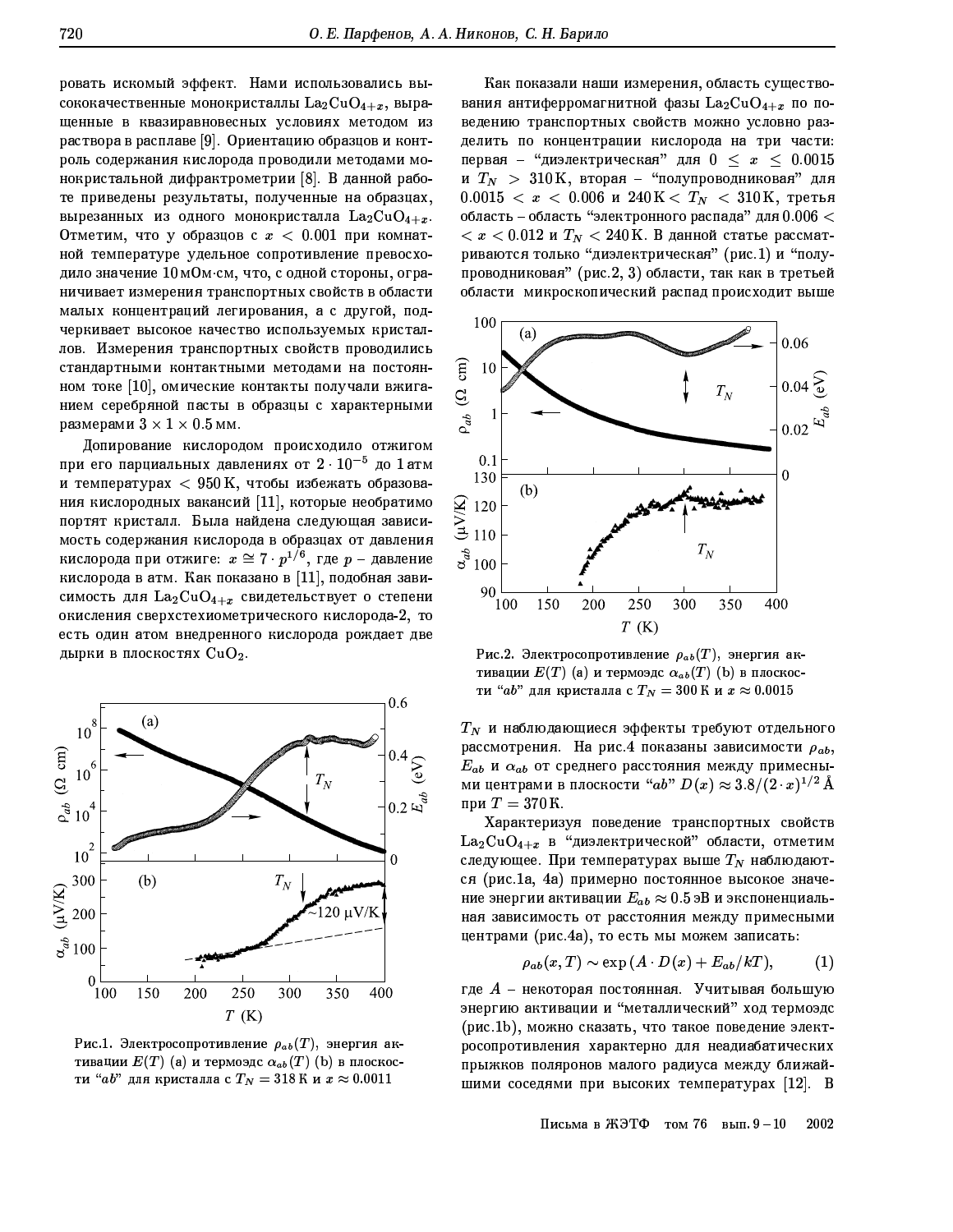

Рис.3. Электросопротивление  $\rho_{ab}(T)$ , энергия активации  $E(T)$  (а) и термоэдс  $\alpha_{ab}(T)$  (b) в плоскости "ab" для кристалла с  $T_N = 275$  К и  $x \approx 0.0025$ . Вблизи 240 К для  $E(T)$  виден "пик" с гистерезисом, обусловленный явлениями "электронного распада". В данном масштабе гистерезис на кривой  $\rho_{ab}(T)$  не виден



Рис. 4. Электросопротивление  $\rho_{ab}$ , энергия активации электросопотивления  $E$  (a) и термоэдс  $\alpha_{ab}$  (b) при  $T = 370$  К в зависимости от среднего расстояния  $D(x)$  между примесными центрами в плоскости "ав"

этом случае  $A = 2/a$ , где  $a$  - характерный размер локализации носителя заряда. Действительно, по соотношению (1) из полученных данных (рис. 4a) мы можем оценить радиус локализации носителя и получить  $a \sim 1$  А. Здесь под термином полярон следует

6 Письма в ЖЭТФ том 76 вып.  $9-10$ 2002 понимать дырку, связанную на акцепторе (сверхстехиометрическом кислороде), о чем говорит экспоненциальная зависимость электросопротивления от  $D(x)$ (рис. 4a). В то же время, согласно [12],  $E \approx W_p/2$ , где  $W_p$  – энергия поляризации, которую можно оценить, как

$$
W_p = \frac{e^2}{2\varepsilon_p a},\tag{2}
$$

где  $1/\varepsilon_p = 1/\varepsilon_{\infty} - 1/\varepsilon_0$  – разность обратных величин оптической и статической диэлектрических проницаемостей,  $e$  – элементарный заряд. При  $x \approx 0$ , согласно [3],  $1/\varepsilon_p \approx 1/6$ . При малых  $x$  для наших образцов  $W_p$  достигает  $\approx 1$  э $\mathrm{B},$  что согласуется, в соответствии с (2), с малостью радиуса локализации заряда.

При температуре Нееля мы наблюдаем излом в температурном ходе электросопротивления, чему соответствует сильное падение энергии активации  $E_{ab}(T)$  в антиферромагнитной фазе (рис.1а). Вероятно, это указывает на то, что упорядочение медных спинов приводит, согласно (2), к увеличению радиуса локализованных состояний в несколько раз.

Поведение термоэдс в "диэлектрической" области характеризуется тем, что при  $T < 250\,\rm K$  и  $T > 350\,\rm K$  $\alpha_{ab}(T)$  изменяется линейно с температурой, вблизи  $T_N$  происходит уменьшение термоэдс примерно на 120 мкВ/К (рис.1b). Объяснение такому поведению мы можем найти в рамках теории прыжкового транспорта поляронов [12] с учетом взаимодействия носителей заряда с магнитной решеткой. Для поляронного транспорта вкладом от кинетической энергии полярона в термоэдс пренебрегают, и тогда термоэдс можно записать в термодинамическом приближении [10] как изменение энтропии, обусловленное различными факторами при переносе заряда -е:

 $\epsilon$ 

$$
\alpha_{ab}(T) = \Delta S_c + \Delta S_s + \Delta S_o, \tag{3}
$$

где  $\Delta S_c$ ,  $\Delta S_s$  и  $\Delta S_o$  – изменение конфигурационной, спиновой и орбитальной энтропий, соответственно. С включением спин-спинового и спин-орбитального взаимодействий, при трехмерном упорядочении спинов  $Cu^{2+}$  ниже  $T_N$  происходит исчезновение спинового и орбитальных вкладов  $\Delta S_s/e~=~\Delta S_o/e~=$  $k = k/e \cdot \ln 2 \approx 60$  мкВ/К [13], что наблюдается нами не только в "диэлектрической" (рис.1b), но и в "полупроводниковой" (рис.2b и 3b) областях. Вклад в  $\alpha_{ab}(T)$  от  $\Delta S_c$  изменяется с температурой примерно линейно в режиме прыжкового транспорта между ближайшими примесными узлами [12,14] для широкого, по сравнению с температурой измерений, распределения по энергии акцепторных уровней.

При увеличении концентрации сверхстехиометрического кислорода зависимость электросопротивления и термоэдс как от температуры (рис.2 и 3), так и от концентрации кислорода (рис.4) становиться сла